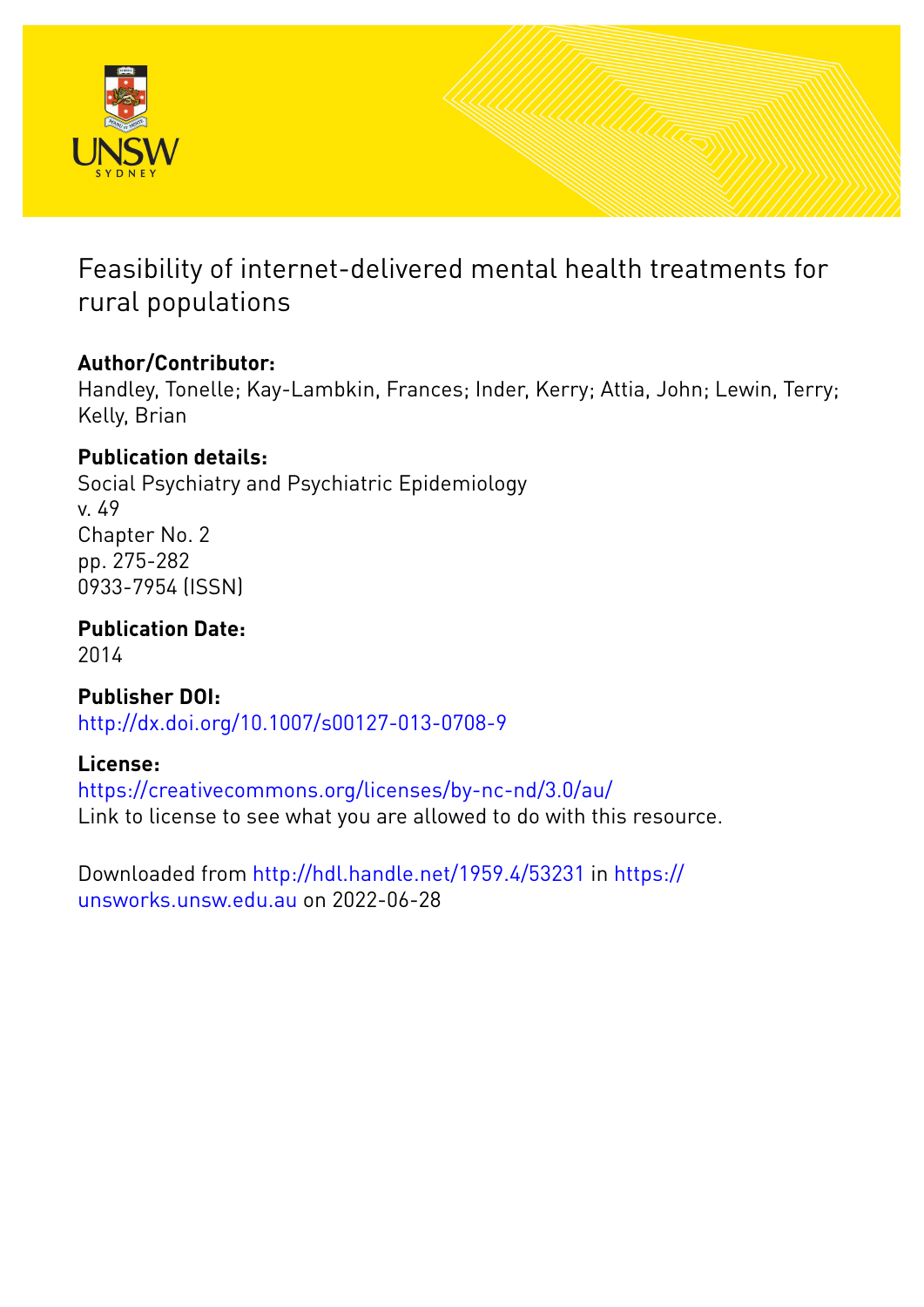## **Feasibility of internet-delivered mental health treatments for rural**

## **populations**

Authors: Tonelle E. Handley<sup>1</sup>, Frances J. Kay-Lambkin<sup>1,2</sup>, Kerry J. Inder<sup>1,3</sup>, John R. Attia<sup>3,4</sup>, Terry J. Lewin<sup>1,3</sup>, Brian J. Kelly<sup>1,3</sup>

- 1. Centre for Translational Neuroscience and Mental Health, University of Newcastle, Callaghan, Australia
- 2. National Drug and Alcohol Research Centre, University of New South Wales, Sydney, Australia
- 3. Hunter Medical Research Institute, Locked Bag 1, Hunter Region Mail Centre, Newcastle, Australia
- 4. Centre for Clinical Epidemiology and Biostatistics, University of Newcastle, Newcastle, Australia

## Corresponding author: Tonelle Handley

Centre for Translational Neuroscience and Mental Health, University of Newcastle, Level 5,

McAuley Centre, Calvary Mater Hospital, Waratah, NSW, 2298, Australia

Phone: +61 2 40335690; Fax: +61 2 40335692

Email: tonelle.handley@newcastle.edu.au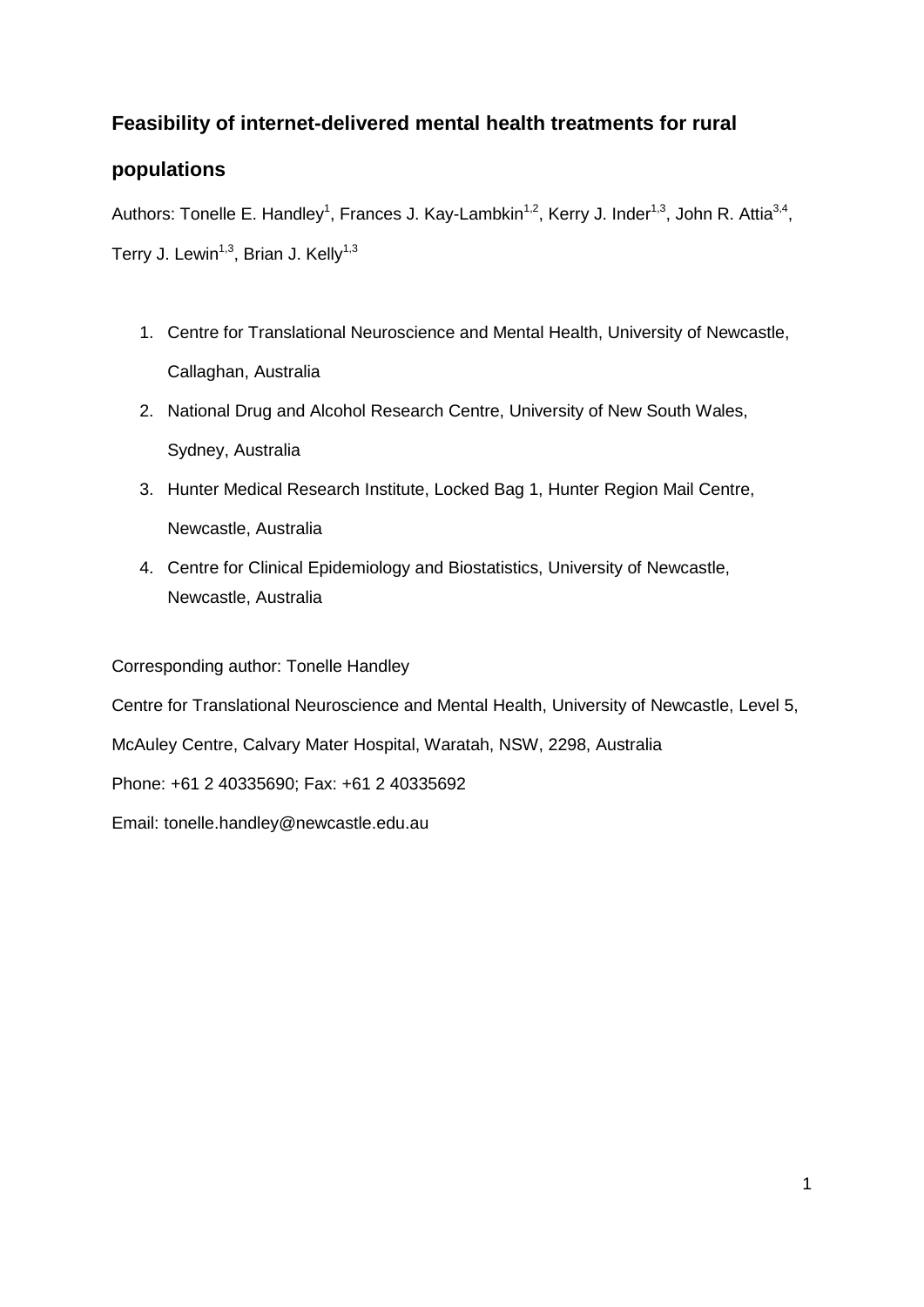## **Abstract**

**Purpose:** Rural populations face numerous barriers to mental health care. While internetdelivered mental health treatments may offer an accessible and cost-effective answer to these barriers, there has been little evaluation of the feasibility of this approach among rural communities.

**Methods:** Data were obtained from a random rural community sample through the third wave of the Australian Rural Mental Health Study. Attitudes towards internet-delivered mental health treatments and availability of internet access were explored. Data were analysed to identify sub-groups in whom internet-delivered treatments may be usefully targeted.

**Results:** 1246 participants completed the survey (mean age 59 years, 61% female, 22% from remote areas). Overall, 75% had internet access and 20% would consider using internet-based interventions, with 18% meeting both of these feasibility criteria. Logistic regression revealed feasibility for internet-delivered mental health treatment was associated with younger age, male gender, being a carer, and a 12-month mental health problem. Participants who had used internet-delivered services in the past were significantly more likely to endorse these treatments as acceptable.

**Conclusions:** There is considerable potential for internet-delivered treatments to increase service accessibility to some sub-groups, particularly among people with mental health problems who are not currently seeking help. Resistance to internet treatments appears to be largely attitudinal, suggesting that enhancing community education and familiarity with such programs may be effective in improving perceptions and ultimately access.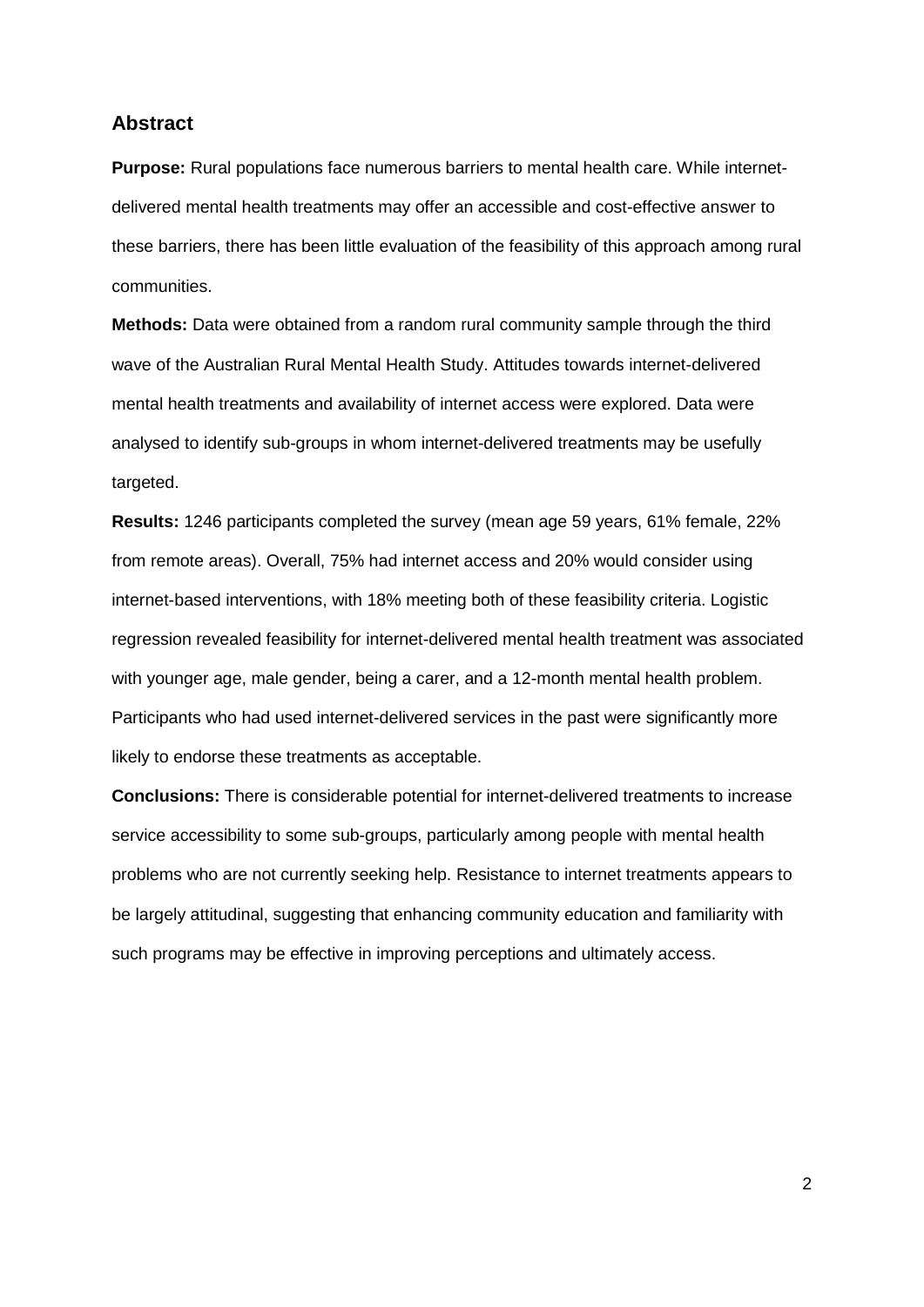Since the initiation of the National E-Health Strategy in 2008 [1], Australia has witnessed an increase in the development of internet-delivered programs targeting mental health. This reflects a global trend, with the use of e-health initiatives in recent years rising worldwide [2- 5]. A strong body of evidence is emerging to suggest that such programs provide an effective treatment option, and result in improvements in mental health similar to those achieved by face-to-face therapy [6-8]. With Australian government bodies continuing to invest in the conception of open-access services such as *myCompass*, *MoodGYM* and *eheadspace*, establishing positive public perceptions of these programs is important to ensure the maximum public benefit from this investment.

It has been suggested that tailoring internet-delivered programs to rural settings may overcome many of the specific treatment barriers experienced by these populations [9]. While perceptions of computer-delivered psychological treatments generally appear positive among participants [10] and clinicians [11], there has been little evaluation of the opinions of the general public, and in particular, of rural populations [7], regarding this treatment modality. In light of the reduced availability of traditional mental health services in rural areas, internet-delivered treatments hold much promise in overcoming service-based barriers to mental health care. Thus, establishing the acceptability of this treatment modality in rural populations is essential in realising this potential. Considering that the availability of internet access decreases with increasing remoteness [12], additional barriers may affect rural populations wishing to access internet-delivered treatments, threatening the feasibility and promise of these approaches in the very populations in which they are thought to have the most utility.

The current study uses survey data from a large community-based rural sample to explore the feasibility of internet-delivered interventions for mental health problems. It aims to investigate two key areas of feasibility: levels of internet access, and attitudes towards internet-delivered mental health treatments.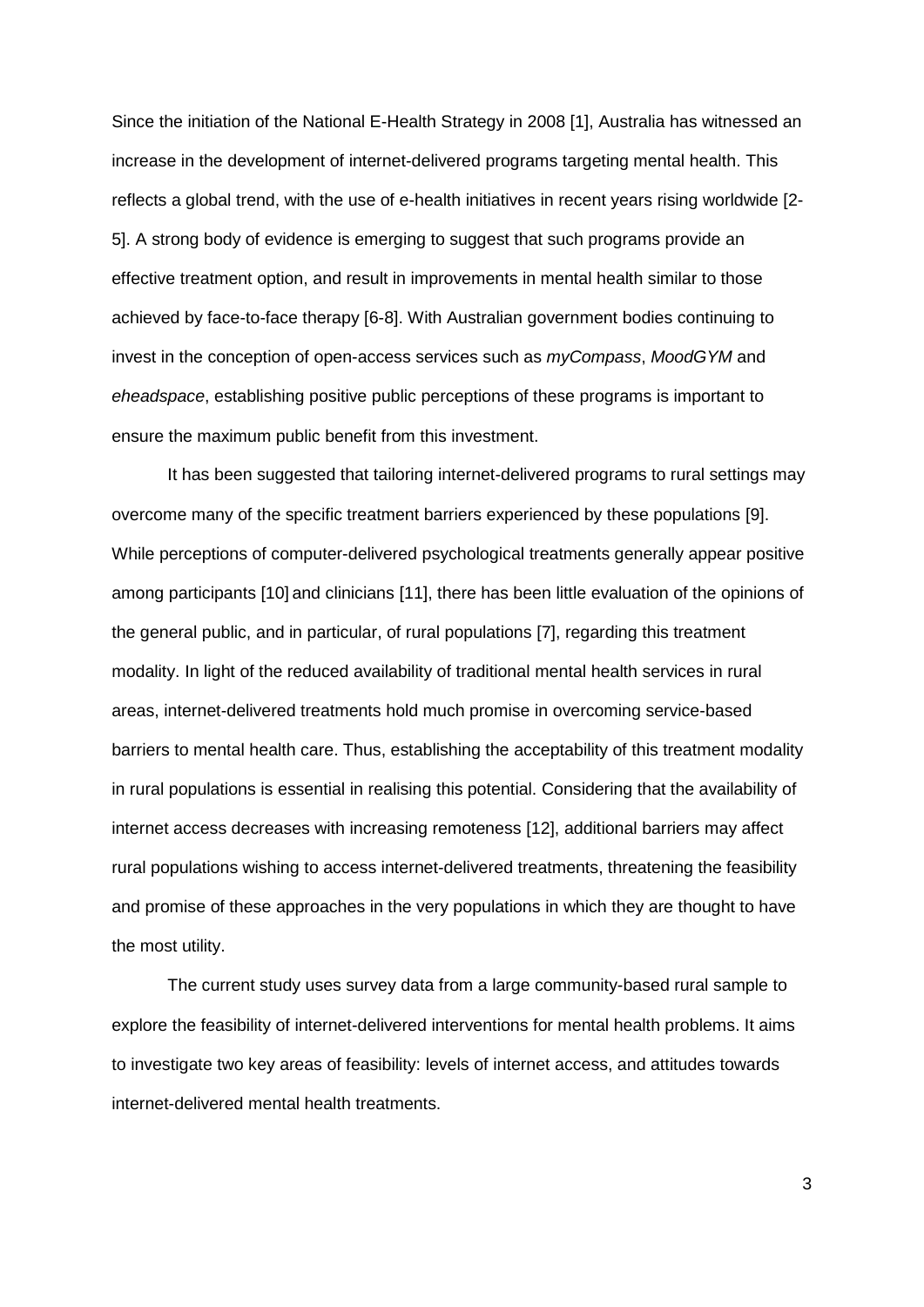## **Methods**

#### *Study sample*

Participants were part of the Australian Rural Mental Health Study (ARMHS), a longitudinal study of mental health in rural and remote New South Wales (NSW), which began data collection in May 2007. Residents of non-metropolitan NSW were selected randomly from the Australian Electoral Roll, with oversampling of remote areas. A full description of the study can be found in Kelly et al [13]. The current analysis uses data from the third wave of ARMHS, conducted from February 2011 to March 2012. Written informed consent was obtained at baseline, with verbal or informal consent at subsequent waves.

The geographical classification of participants was determined using the Australian Standard Geographical Classification (ASGC) categories; participants were divided into inner regional, outer regional, remote and very remote residents. Ethical approval was obtained from the Human Research Ethics Committees of the Universities of Newcastle and Sydney, and the Greater Western, Hunter New England and North Coast Area Health Services.

#### *Measures*

Where standard measures were not used for the focal survey items, they are provided in full in Appendix 1.

*Participant characteristics*. Participants reported their age, gender, marital status and commitments, including regular employment, living with children, and caring for a disabled or ill family member or friend. Assessment of perceived financial prosperity was adapted from the Household, Income and Labour Dynamics in Australia Survey [14]; participants were asked to rate their perceived prosperity on a six-point scale from "prosperous" to "very poor".

*Availability of internet access*. Self-report questions explored whether participants had easy access to a computer with internet (dialup, ADSL, or broadband) in their home.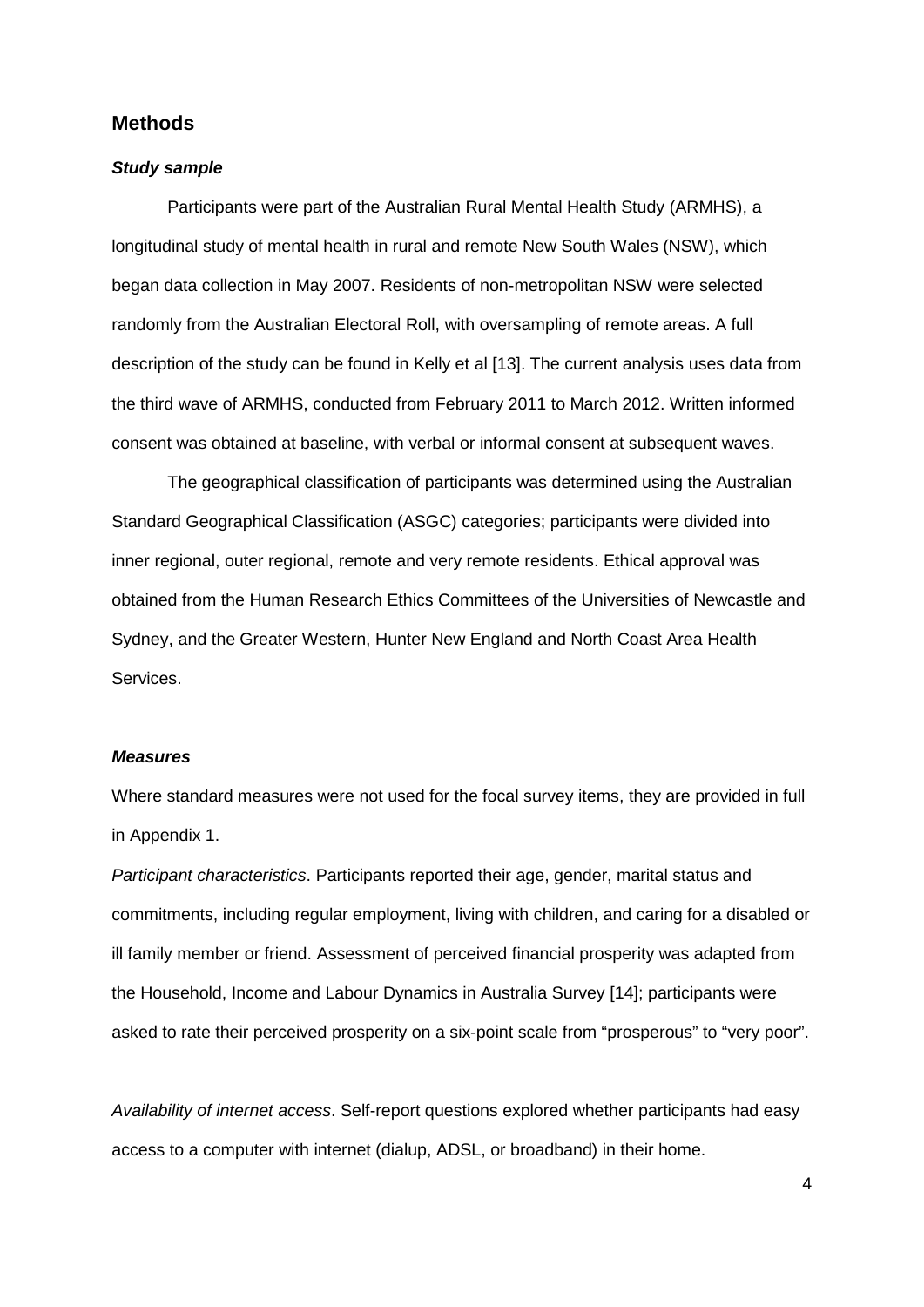*Mental health.* Participants were asked whether they had experienced any mental health problems (such as stress, anxiety or depression, or worries about alcohol or drugs) in the past 12 months. Those who gave a positive response were asked whether they had sought any help or advice for these problems. Participants also completed the K10 psychological distress scale (K10), Patient Health Questionnaire-9 (PHQ-9), Alcohol Use Disorders Identification Test (AUDIT), and self-reported whether they had used cannabis in the past 6 months.

Suicidal ideation was measured using item 9 of the PHQ-9. Responses to this item were dichotomised into a "yes/no" variable.

*Perceptions of internet-delivered mental health services*. Two questions regarding participants' perceptions of computer/internet-delivered health services were included in this analysis:

- "*Have you ever used the computer or the internet to access mental health information or treatment in the past*"?
- "*Would you consider using the computer or the internet as a way of accessing treatment for your mental health*"?

#### *Data analysis*

Data were analysed using SPSS (version 20; SPSS, Chicago, IL, USA). A Venn diagram was constructed using Venny [15] to depict the relationship between internet access, willingness to use internet-delivered mental health treatments, history of using internet-delivered mental health services, and residing in a remote or very remote area.

Overall scores on the K10, PHQ-9, AUDIT, and self-reported cannabis use item were used to characterise the current symptom profiles for participants who self-reported a 12-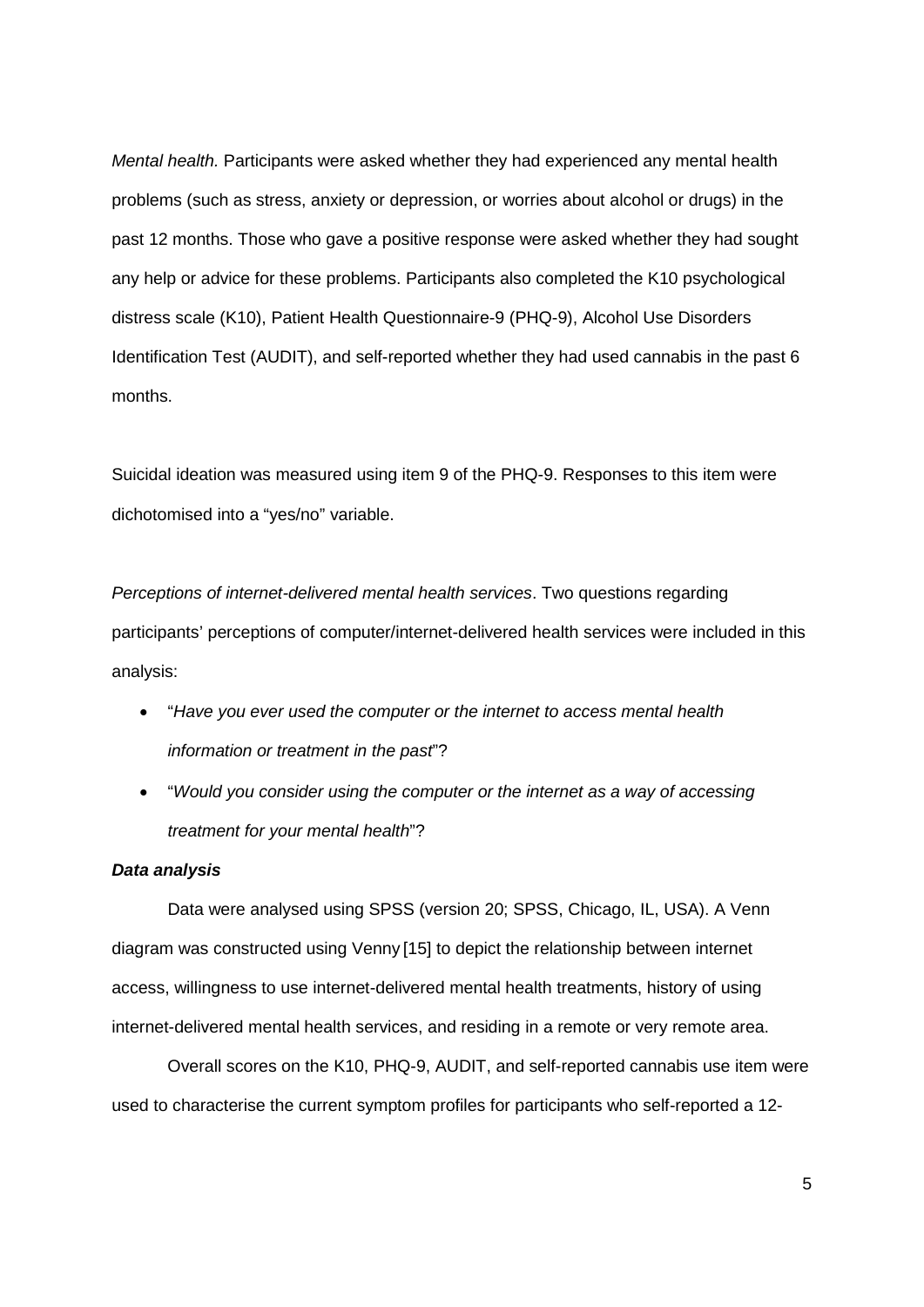month mental health problem on the single-item measure (which was the gateway item to questions about recent service access and use).

Participants were considered to have met *"Feasibility Criteria"* for internet-delivered mental health treatment if they had easy access to the internet either at home or elsewhere, and also gave a positive response to the second question above. Using this outcome, a multivariate logistic regression containing selected predictor variables (participant characteristics, 12-month mental health and treatment-seeking status, suicidal ideation, history of using internet-delivered mental health services, and geographical location) was conducted to determine the independent characteristics of participants for whom these treatments are a viable option. The threshold for statistical significance was set at p < .01. Results are expressed as odds ratios (OR), adjusted odds ratios (AOR) and 99% confidence intervals (CI).

## **Results**

#### **Insert Table 1 here**

Twelve hundred and sixty-one participants completed the 3-year survey used for the current analysis; however, 15 were excluded as they currently resided in a metropolitan area. Sample characteristics are shown in Table 1.

Three-quarters of respondents ( $n = 928$ ) reported access to the internet in their home. Internet access significantly decreased with increasing rurality, from 79.1% of people living in inner regional areas to 59.8% of people in very remote areas ( $\chi^2_{\ (3)}$  = 18.03, p < .001). The type of internet access available to participants also differed by geographical region  $(\chi^2_{(9)} = 18.53, p = .030)$ , as shown in Table 2. Importantly, very remote respondents were less likely to report access to faster ADSL connections.

#### **Insert Table 2 here**

Of the total sample, 11.8% ( $n = 147$ ) had used internet-based mental health information or treatment in the past. Additionally, 20.1% ( $n = 250$ ) would consider using an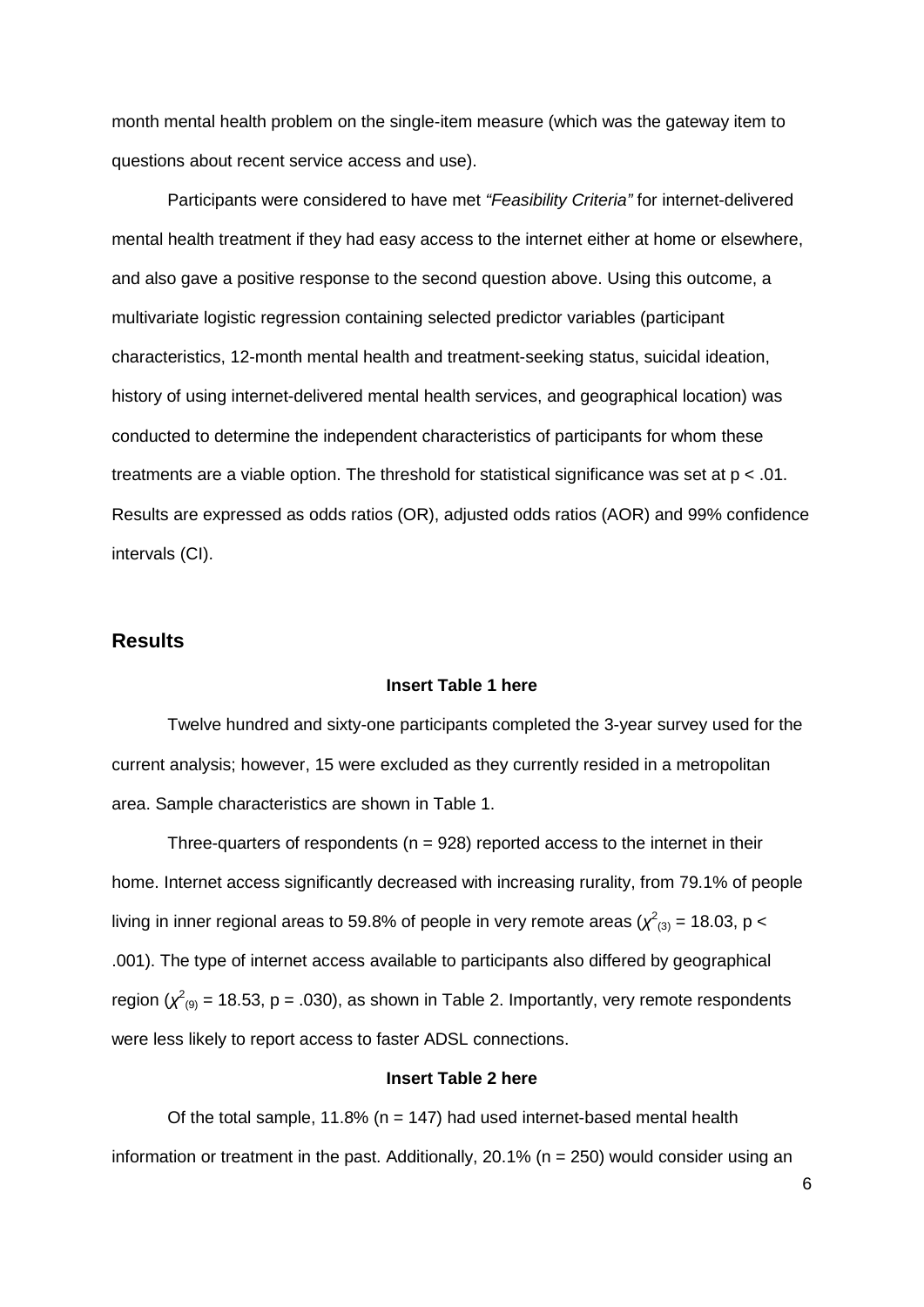internet-delivered mental health treatment in the future. Overall, 18.1% of participants ( $n =$ 225) met our feasibility criteria, that is, had both easy access to the internet and would consider using internet-delivered mental health treatments. Feasibility was significantly higher in people reporting a 12-month mental health problem (33.3%) compared to those with no recent mental health problems (11.8%;  $\chi^2_{(1)}$  = 79.97, p < .001). Similarly, among people reporting a 12-month mental health problem, feasibility was significantly higher in those who had sought help (41.0%) than those who had not (25.4%;  $\chi^2_{(1)}$  = 10.03, p = .002). The relationship between internet access, willingness to use internet-delivered mental health treatments, history of using internet-delivered mental health services, and residing in a remote area is displayed in Figure 1.

#### **Insert Figure 1 here**

#### *Univariate analysis*

People who self-reported a mental health problem in the past 12 months had significantly higher symptoms of psychological distress (17.20±5.93 vs. 12.20±3.10, F (1, 1215) = 369.19, p < .001), depression  $(5.24 \pm 4.67 \text{ vs. } 1.66 \pm 2.19, \text{ F } (1, 1220) = 332.29, \text{ p } <$ .001), alcohol use (5.47±4.90 vs. 4.15±3.12, F (1, 1021) = 26.74, p < .001) and cannabis use (8.8% vs. 2.6%,  $\chi^2_{(1)} = 23.46$ , p < .001) than people who reported no mental health problems.

The univariate ORs for all predictors are displayed in Table 3. Respondents who met feasibility criteria were younger, employed, and more likely to live with children. The highest feasibility was observed among participants with a 12-month mental health problem who had sought help, followed by those who had not sought help, both of which were higher than those with no 12-month mental health problem. Participants with recent suicidal ideation were more likely to meet feasibility criteria than those without suicidal ideation. Among the 147 participants who had previously used internet-based services for mental health information or treatment, feasibility was also significantly higher.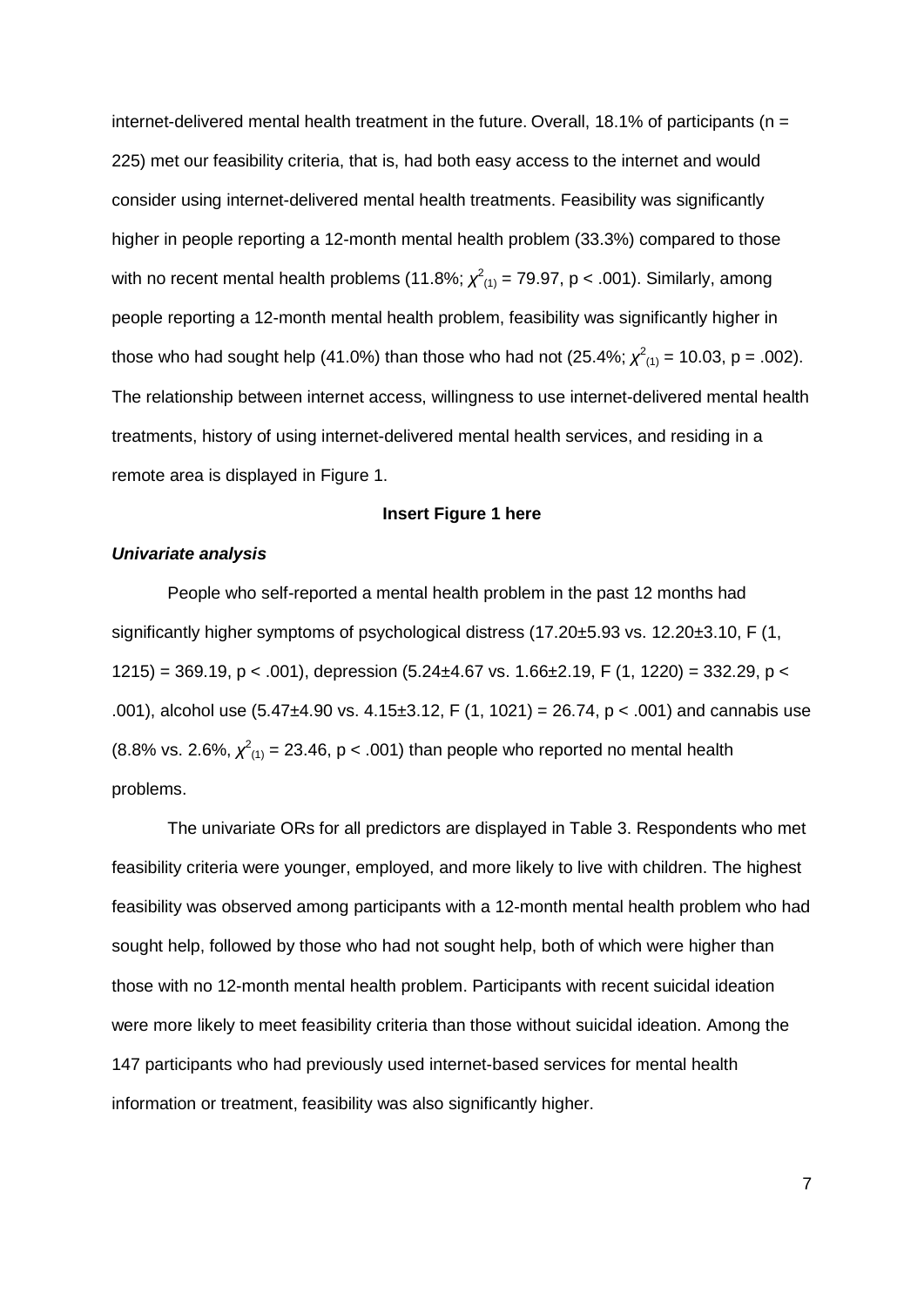#### *Multivariate analysis*

#### **Insert Table 3 here**

The logistic regression model was significant when compared to the constant-only model ( $\chi^2$ <sub>(16)</sub> = 214.00, p < .001), indicating that the predictor variables as a set were reliable in distinguishing between participants who did and did not meet feasibility criteria for internet-delivered mental health treatments. As shown in Table 3, a small but significant effect was observed for age, with younger participants being more likely to meet feasibility criteria (i.e., each one-year increment in age was associated with approximately a 3% decrease in the odds). Male gender was associated with a 1.5 fold increase in the odds of meeting feasibility criteria. Participants caring for an ill or disabled family member or friend were also significantly more likely to meet criteria. The presence of a 12-month mental health problem was a significant predictor, with the odds of meeting feasibility criteria approximately doubling for participants who had not sought help for their problem, and tripling for those who had sought help, compared to those without a 12-month mental health problem. The largest effect was observed for participants who had previously used computer/internet-based mental health services; the odds of meeting feasibility criteria were six times greater than for those who had not previously used the internet for this purpose.

### **Discussion**

The present analysis found mixed evidence for the feasibility of internet-delivered mental health treatments for rural areas; while general community attitudes are suggestive of hesitation towards these treatments, several important sub-groups indicated particular interest. On a positive note, feasibility was significantly higher among people with recent mental health problems than in the general sample, indicating a greater willingness to access internet-delivered treatments among those who are most likely to benefit from them. This concurs with previous observations that seeking health information via the internet is more common among people with mental disorders [26]. The most promising findings may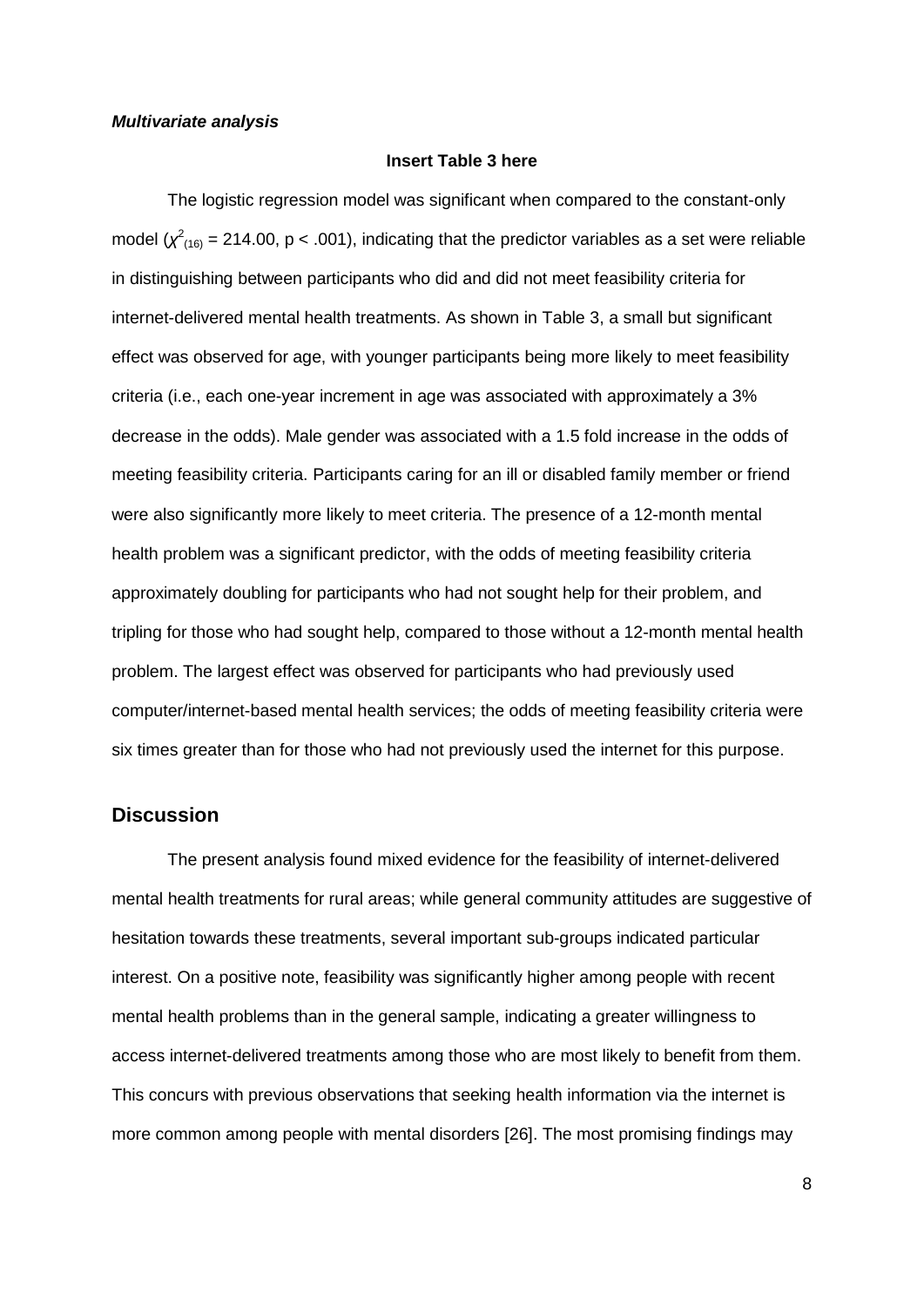be those relating to people with 12-month mental health problems who had not sought assistance. One-quarter of this sub-sample reported a willingness and ability to use internetdelivered treatments, which indicates the potential for these treatments to have substantial public health benefits. These findings suggest that internet-delivered treatments have the ability to facilitate contact with mental health services among a substantial sub-group of people who may otherwise receive no assistance. Public health strategies to reduce stigma and enhance perceptions of mental health services in general, and internet-delivered services in particular, may further increase this rate. Evidence from a range of previous studies shows that public health strategies, targeting mental health in particular, are effective at increasing knowledge and understanding of mental illness, as well as improving attitudes towards help-seeking [22-24].

Community-wide strategies to enhance awareness of the benefits of internet-based treatments may be useful prior to the initiation of internet treatments in rural areas. Social media sites such as Facebook and Twitter may play an important role in promoting internetdelivered treatments [18, 25]. Health professionals may also be valuable change agents, both in introducing patients to available internet-delivered treatments and providing support to patients using them; evidence suggests that support provided by general practitioners to patients engaged in internet-delivered mental health treatments leads to similar outcomes as that provided by a psychologist [27].

Despite the aims of internet-delivered interventions to increase access to mental health care, the present study suggests that there may be some impediments to implementation in rural regions. The low overall rate of feasibility observed suggests a general hesitation regarding this method of intervention within rural and remote communities. This reflects research in metropolitan areas [16], and suggests that a major challenge to the widespread uptake of internet-delivered mental health treatments is related to their promotion and perception, rather than their accessibility. This is supported by previous general community findings that web-based mental health resources are viewed as less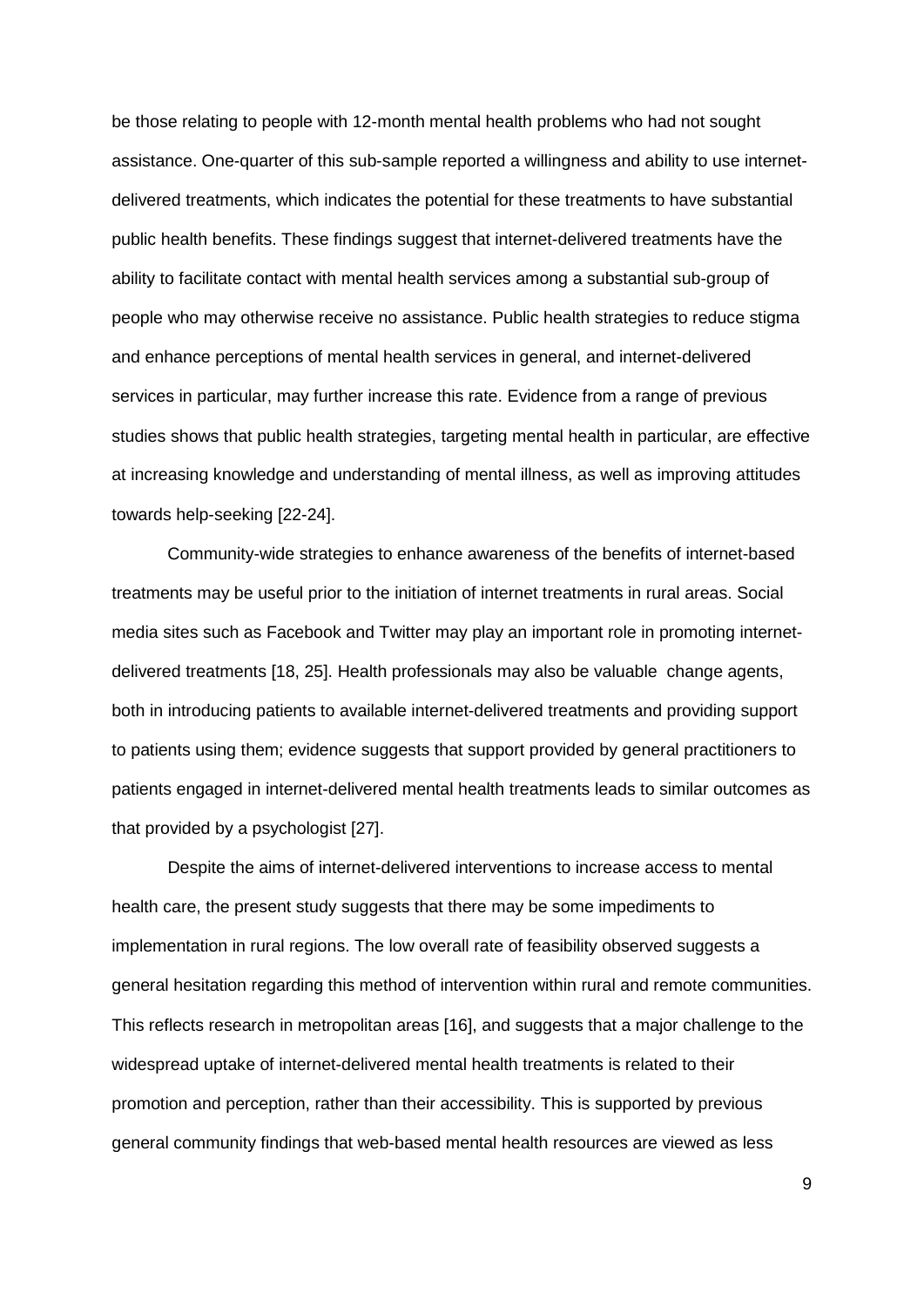helpful than information provided by a book or health educator [17]. Attitudinal barriers are a key issue for mental health service utilisation in general [20, 21], rather than pertaining specifically to services delivered via internet; therefore, our findings relate to the overall need to reduce attitudinal barriers to mental health care. It is important to note that the low rate of feasibility observed in the overall sample is likely to be partially related to the low prevalence of current mental health problems in this population. Seventy per cent of participants reported no concerns with their mental health during the previous 12 months, and hence these people may have indicated a lack of interest in internet-delivered mental health treatments because they did not feel these programs would be relevant to them.

The reluctant attitudes towards internet-delivered treatments in the general sample may also reflect a lack of exposure, with less than 12% of our sample having previously utilised this type of service. Importantly, among those who did have experience with this method of delivery attitudes were largely positive, concurring with previous research [10,18]. This suggests that exposure to these treatments, and overcoming the initial hesitation and public perception issues, are likely to be important steps in increasing awareness and positive attitudes, and by extension, utilisation of these services. As participants were asked about their previous use of the internet for 'mental health information *or* treatment', it is possible that the impact of using an internet-delivered mental health treatment specifically has been overestimated in the present analysis.

While the availability of internet access decreased with increasing remoteness, this had limited impact on feasibility. Only 7% of participants who would consider using internetbased mental health treatments had a lack of internet access. Strategies to improve internet access in rural and remote regions may therefore do little to encourage help-seeking behaviours independently, and increasing positive attitudes towards mental health service utilisation is likely to be essential to take advantage of the growing availability of internetdelivered services. It is, however, important to note that very remote participants in our study reported lower access to high-speed ADSL internet. Although attitudes towards internet-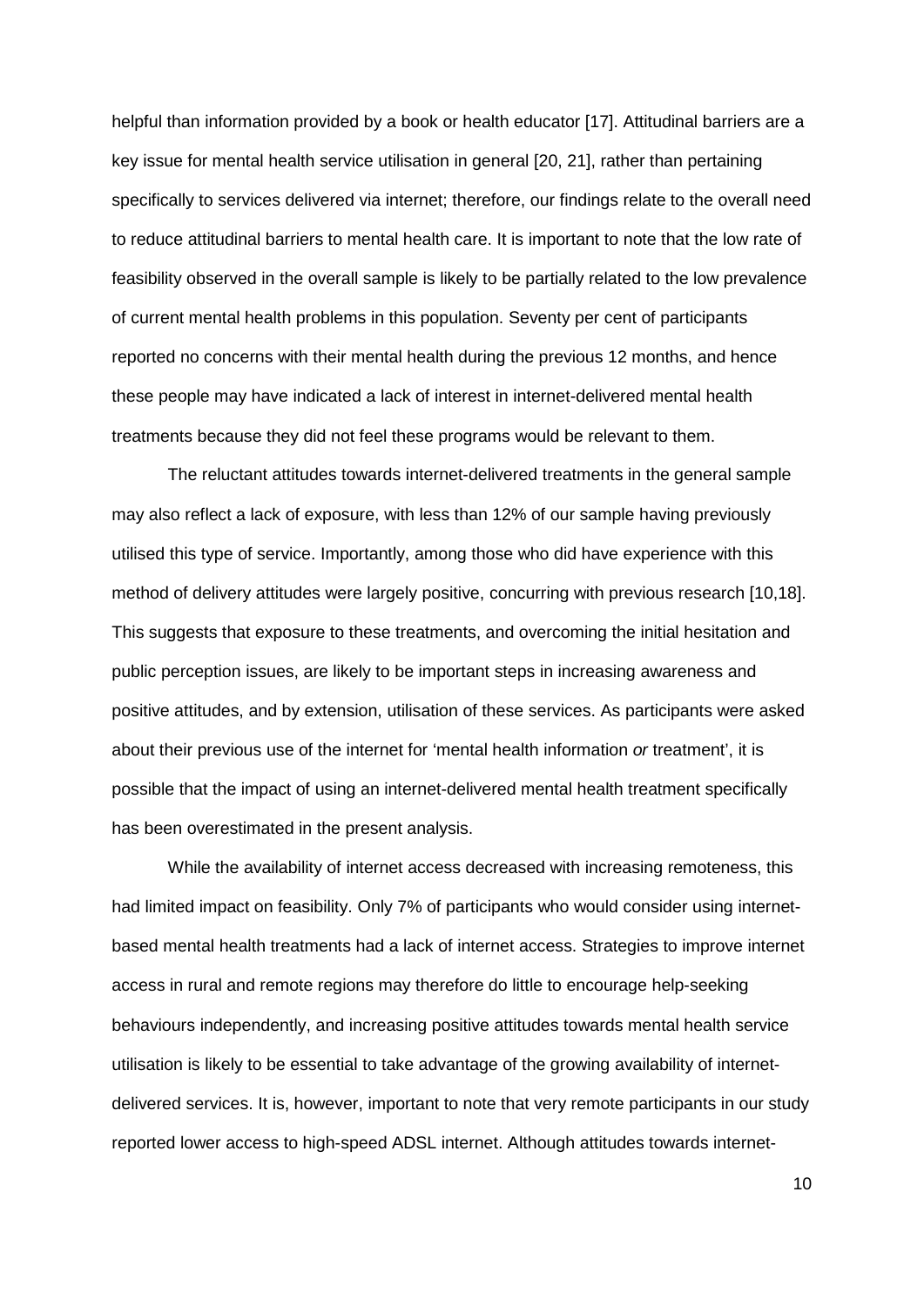based mental health services are more positive, when resources include interactive options rather than being heavily text-based [19], these approaches may be more difficult to implement in very remote areas with slower internet connections.

A small but significant effect was observed for age in our regression analysis. Older individuals typically report less comfort, efficacy and control than younger people when using computers [28], while educating older people about computer use has been found to both increase their computer skills and initiate a range of additional psychosocial benefits [29]. Therefore, this may also improve their perceptions towards internet-delivered mental health treatments. Conversely, these findings suggest an important potential for internet-delivered treatments to engage young people – who are less likely to seek help for mental health problems [30] or to access mental health services – confirming previous research [31, 32].

When all predictors were accounted for, we also observed a trend for gender, with males 1.5 times more likely than females to meet feasibility criteria for internet-delivered mental health treatments. This was particularly interesting, as males with a 12-month mental health problem were less likely than females to have sought help in the past year, consistent with previous research [21]. Males may feel more comfortable with the format of computerdelivered rather than face-to-face mental health assistance; considering the international observation of elevated suicide rates among young males in rural and remote areas [33-35], increasing the availability of computer-delivered services in non-metropolitan areas may enhance the potential for early intervention in this vulnerable group.

Although it did not remain significant in the regression (after adjusting for gender and age effects in particular), participants with suicidal ideation were more likely to meet feasibility criteria for internet-delivered mental health treatments in the univariate analysis. Both international [36] and Australian [37] research shows that the majority of individuals displaying suicidality do not seek help; therefore, our findings are noteworthy as they suggest the potential for internet-delivered treatments to address this issue. Pursuing research among individuals with suicidal ideation to increase the appeal and applicability of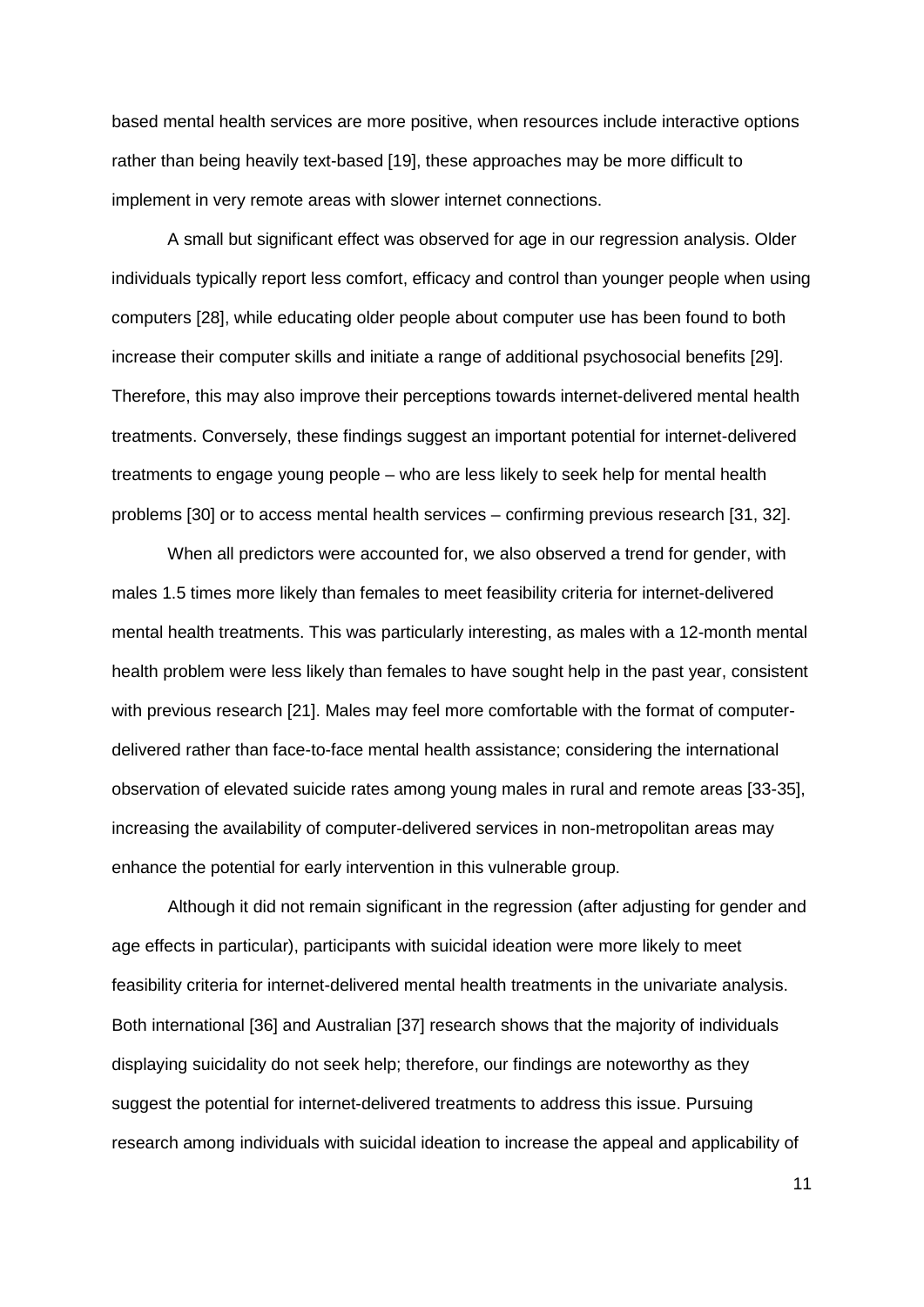internet-delivered treatments would be a valuable source of information to direct the development of interventions aimed specifically at reducing suicidality.

This study has several limitations. Although younger age was positively associated with our outcome, our sample was older, with a mean age of 59 years. Therefore our findings may underestimate the acceptability of internet-delivered mental health interventions; notwithstanding, age was controlled for in the regression, such that sample bias is unlikely to be a major contributor to the reported outcomes. The survey item regarding attitudes towards internet-delivered treatments was non-specific, inquiring only about general mental health treatments. This may have limited the number for individuals who reported a willingness to use internet-delivered treatments. An important step for future research would be to include more detailed questions to determine the specific types of internet-delivered treatments people may be willing to use. The use of only a single item measure of mental health problems also limits the reliability this factor; the use of a validated measure in future would be advantageous.

Although the implementation of internet-delivered interventions is becoming an increasingly popular recommendation in the mental health literature, our findings suggest that community attitudes may pose a considerable obstacle to the uptake of these treatments in rural areas. While internet-delivered treatments may be a potential solution to rural barriers to help-seeking, significant communication and promotion, targeted at these barriers, is urgently required in rural communities. Initiating trials within the sub-groups identified (e.g. younger people – particularly males – people with mental health problems, carers) may be useful to begin the process of evaluating and tailoring these programs to better suit rural and remote communities.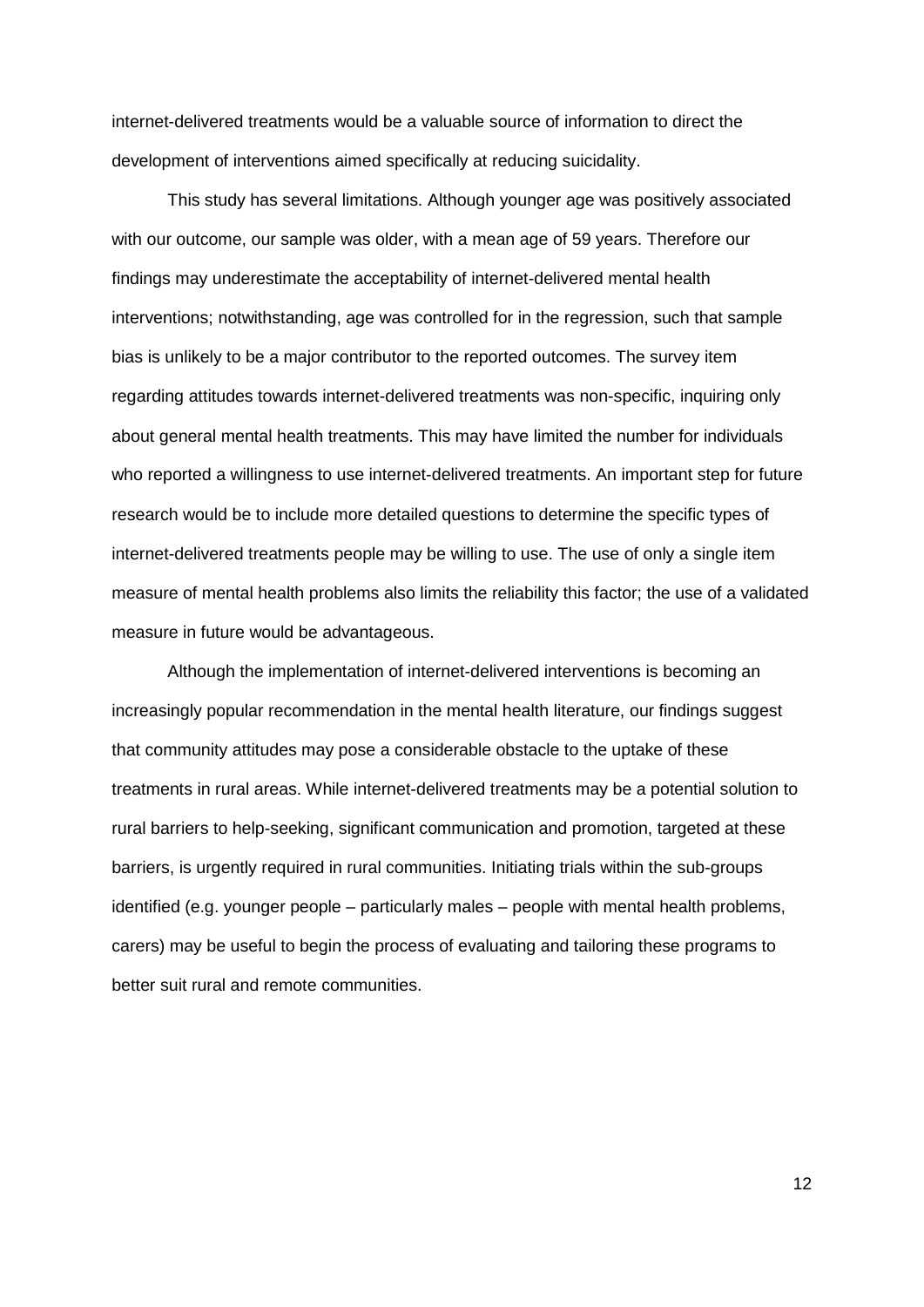## **Acknowledgements**

We wish to recognise the contribution of the ARMHS chief investigators: Prof David Lyle, A/Prof David Perkins, A/Prof Lyn Fragar, Prof John Beard, Prof Vaughan Carr, Prof Jeffrey Fuller, and Senior Project Co-ordinator Dr Clare Coleman. The study was funded by the National Health and Medical Research Council (Project Grants #401241 and #631061), and also supported by a Research Capacity Building Grant to the Australian Rural Health Research Collaboration. We wish to acknowledge the support of Area Directors of Mental Health Services during the course of this phase of the study: Dr Russell Roberts, Richard Buss, Dinesh Arya and particularly acknowledge the research site coordinators in each site: Jan Sidford, John Ogle (Broken Hill), Trim Munro, Amy Strachan (Moree), Louise Holdsworth, Kath O'Driscoll (Lismore), Cheryl Bennett, Jannelle Bowler (Orange), along with Fleur Hourihan, Dr Gina Sartore, Denika Novello and the team of CIDI interviewers. Tonelle Handley would like to acknowledge Australian Rotary Health/Rotary Club of Parramatta City for their support through the provision of a PhD scholarship.

## **Conflict of interest**

On behalf of all authors, the corresponding author states that there is no conflict of interest.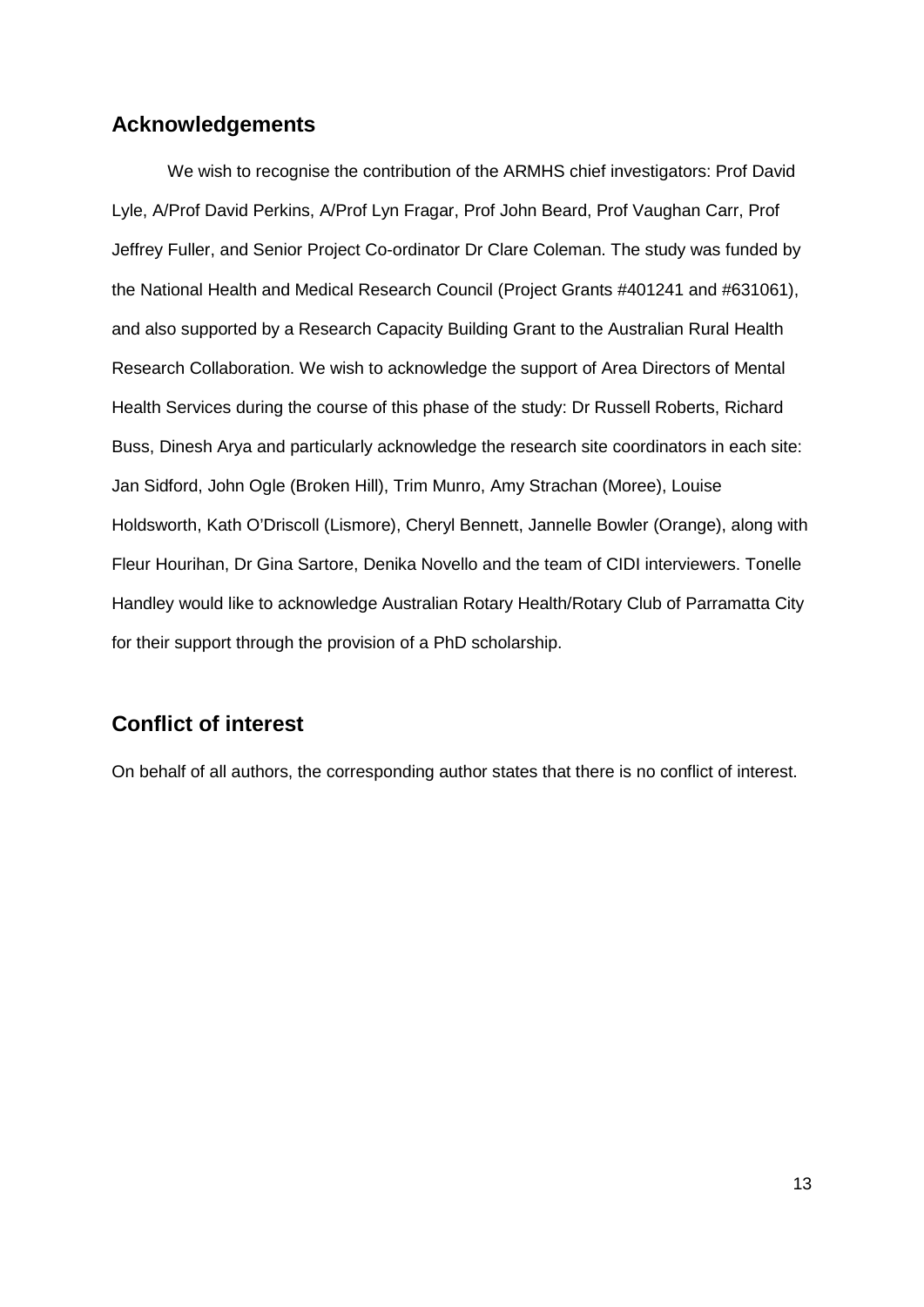# **References**

- 1. Australian Health Ministers' Advisory Council (2008). National E-Health Strategy. Available at [www.ahmac.gov.au.](http://www.ahmac.gov.au/)
- 2. Andreassen HK, Bujnowska-Fedak MM, Chronaki CE, Dumitru RC, Pudule I, Santana S, Voss H, Wynn R (2007) European citizens' use of E-health services: A study of seven countries. BMC Public Health 7. doi: 10.1186/1471-2458-7-53
- 3. Kummervold PE, Chronaki CE, Lausen B, Prokosch HU, Rasmussen J, Santana S, Staniszewski A, Wangberg SC (2008) eHealth trends in Europe 2005-2007: a population-based survey. J Med Internet Res 10:e42
- 4. Wangberg, S., Andreassen, H., Kummervold, P., Wynn, R., & Sørensen, T (2009). Use of the internet for health purposes: trends in Norway 2000–2010. Scand J Caring Sci 23:691-696.
- 5. Blaya, J. A., Fraser, H. S. F., & Holt, B. (2010). E-health strategies show promise in developing countries. Health Aff 29:244-251
- 6. Christensen H, Griffiths KM, Jorm AF (2004) Delivering interventions for depression by using the internet: randomised controlled trial. BMJ 328:265. doi:10.1136/bmj.37945.566632.EE
- 7. Titov N (2007) Status of computerized cognitive behavioural therapy for adults. Aust N Z J Psychiatry 41:95-114. doi:doi:10.1080/00048670601109873
- 8. Kay-Lambkin FJ, Baker AL, Kelly BJ, Lewin TJ (2011) Clinician-assisted computerised versus therapist-delivered treatment for depressive and addictive disorders: a randomised controlled trial. Med J Aust 195:S44-S50
- 9. Griffiths KM, Christensen H (2007) Internet-based mental health programs: A powerful tool in the rural medical kit. Aust J Rural Health 15:81-87. doi:10.1111/j.1440- 1584.2007.00859.x
- 10. Gega L, Marks I, Mataix-Cols D (2004) Computer-aided CBT self-help for anxiety and depressive disorders: Experience of a London clinic and future directions. J Clin Psychol 60:147-157. doi:10.1002/jclp.10241
- 11. Craske MG, Rose RD, Lang A, Welch SS, Campbell-Sills L, Sullivan G, Sherbourne C, Bystritsky A, Stein MB, Roy-Byrne PP (2009) Computer-assisted delivery of cognitive behavioral therapy for anxiety disorders in primary-care settings. Depress Anxiety 26:235-242. doi:10.1002/da.20542
- 12 Australian Bureau of Statistics (2006). Patterns of internet access in Australia. Canberra, ABS 2007. ABS Cat. No. 8146.0.55.001. Retrieved from: http://www.abs.gov.au/ausstats/abs@.nsf/latestproducts/282b387e646ae321ca2573 a10019e88b?opendocument.
- 13. Kelly BJ, Stain HJ, Coleman C, Perkins D, Fragar L, Fuller J, Lewin TJ, Lyle D, Carr VJ, Wilson JM, Beard JR (2010) Mental health and well-being within rural communities: The Australian Rural Mental Health Study. Aust J Rural Health 18:16-24. doi:10.1111/j.1440-1584.2009.01118.x
- 14. Oliveros JC (2007) An interactive tool for comparing lists with Venn Diagrams. [http://bioinfogp.cnb.csic.es/tools/venny/index.html.](http://bioinfogp.cnb.csic.es/tools/venny/index.html)
- 15. Wooden M, Freidin S, Watson N (2002) The Household, Income and Labour Dynamics in Australia (HILDA)Survey: Wave 1. Australian Econ Rev 35:339-348. doi:10.1111/1467-8462.00252
- 16. Kay-Lambkin FJ, Baker AL, Lewin TJ, Carr VJ (2011) Acceptability of a Clinician-Assisted Computerized Psychological Intervention for Comorbid Mental Health and Substance Use Problems: Treatment Adherence Data from a Randomized Controlled Trial. J Med Internet Res 13:1-11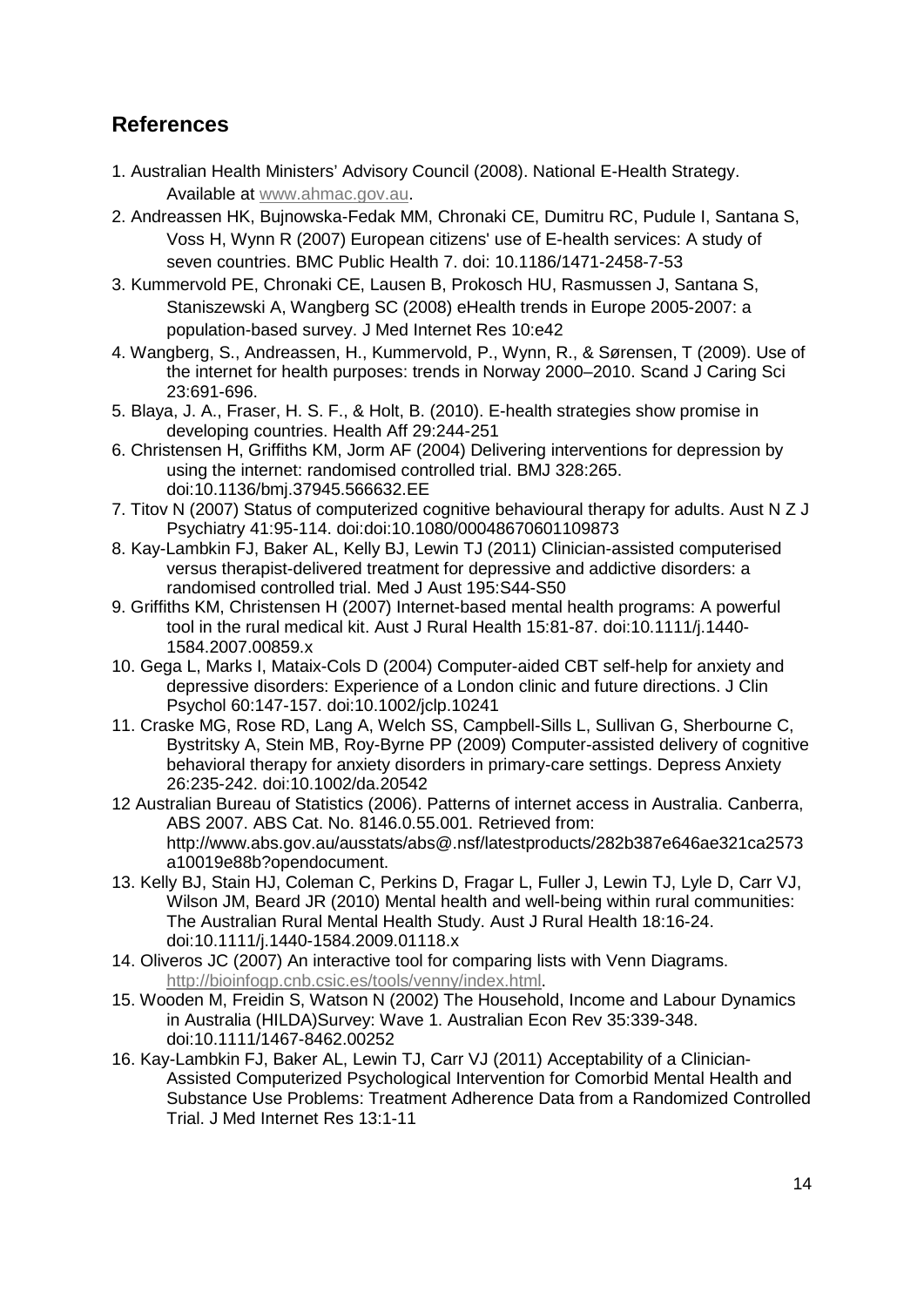- 17. Leach L, Christensen H, Griffiths K, Jorm A, Mackinnon A (2007) Websites as a mode of delivering mental health information: perceptions from the Australian public. Soc Psychiatry Psychiatr Epidemiol 42:167-172. doi:10.1007/s00127-006-0138-z
- 18. Kay-Lambkin FJ, Baker AL, Kelly BJ, Lewin TJ (in press) It's Worth A Try: The Treatment Experiences Of Rural And Urban Participants In A Randomized Controlled Trial Of Computerized Psychological Treatment For Comorbid Depression And Alcohol/Other Drug Use. J Dual Diagnosis
- 19. Kay-Lambkin F, White A, Baker A, Kavanagh D, Klein B, Proudfoot J, Drennan J, Connor J, Young R (2011) Assessment of function and clinical utility of alcohol and other drug web sites: An observational, qualitative study. BMC Public Health 11:277
- 20. Andrews G, Issakidis C, Carter G (2001) Shortfall in mental health service utilisation. Brit J Psychiat 179:417-425. doi:10.1192/bjp.179.5.417
- 21. Jackson H, Judd F, Komiti A, Fraser C, Murray G, Robins G, Pattison P, Wearing A (2007) Mental health problems in rural contexts: What are the barriers to seeking help from professional providers? Australian Psychologist 42:147-160. doi:10.1080/00050060701299532
- 22. Wright A, McGorry P, Harris M, Jorm A, Pennell K (2006) Development and evaluation of a youth mental health community awareness campaign - The Compass Strategy. BMC Public Health 6:215
- 23. Esters IG, Cooker PG, Ittenbach RF (1998) Effects of a unit of instruction in mental health on rural adolescents' conceptions of mental illness and attitudes about seeking help. Adolescence 33:469-476
- 24. Jorm AF, Christensen H, Griffiths KM (2005) The impact of beyondblue: the national depression initiative on the Australian public's recognition of depression and beliefs about treatments. Aust N Z J Psychiatry 39:248-254. doi:10.1111/j.1440- 1614.2005.01561.x
- 25. Deady M, Kay-Lambkin FJ, Thornton LK, Baker AL, Teesson M (2012) Social Influence, Addictions and the Internet: The Potential of Web 2.0 Technologies in Enhancing Treatment for Alcohol/Other Drug use Problems. Addiction Research & Therapy S8
- 26. Pohjanoksa-Mäntylä M, Bell JS, Helakorpi S, Närhi U, Pelkonen A, Airaksinen M (2011) Is the Internet replacing health professionals? A population survey on sources of medicines information among people with mental disorders. Soc Psychiatry Psychiatr Epidemiol 46:373-379. doi:10.1007/s00127-010-0201-7
- 27. Shandley K, Austin DW, Klein B, Pier C, Schattner P, Pierce D, Wade V (2008) Therapist-Assisted, Internet-Based Treatment for Panic Disorder: Can General Practitioners Achieve Comparable Patient Outcomes to Psychologists? J Med Internet Res 10: e14
- 28. Czaja SJ, Sharit J (1998) Age Differences in Attitudes Toward Computers. J Gerontol B Psychol Sci Soc Sci 53B:329-340. doi:10.1093/geronb/53B.5.P329
- 29. White H, McConnell E, Clipp E, Branch LG, Sloane R, Pieper C, Box TL (2002) A randomized controlled trial of the psychosocial impact of providing internet training and access to older adults. Aging Ment Health 6:213-221. doi:10.1080/13607860220142422
- 30. Burgess PM, Pirkis JE, Slade TN, Johnston AK, Meadows GN, Gunn JM (2009) Service Use for Mental Health Problems: Findings from the 2007 National Survey of Mental Health and Wellbeing. Aust N Z J Psychiatry 43:615-623. doi:10.1080/00048670902970858
- 31. Burns L, Teesson M (2002) Alcohol use disorders comorbid with anxiety, depression and drug use disorders. Findings from the Australian National Survey of Mental Health and Well Being. Drug Alcohol Depend 68:299-307
- 32. Oh E, Jorm A, Wright A (2009) Perceived helpfulness of websites for mental health information. Soc Psychiatry Psychiatr Epidemiol 44:293-299. doi:10.1007/s00127- 008-0443-9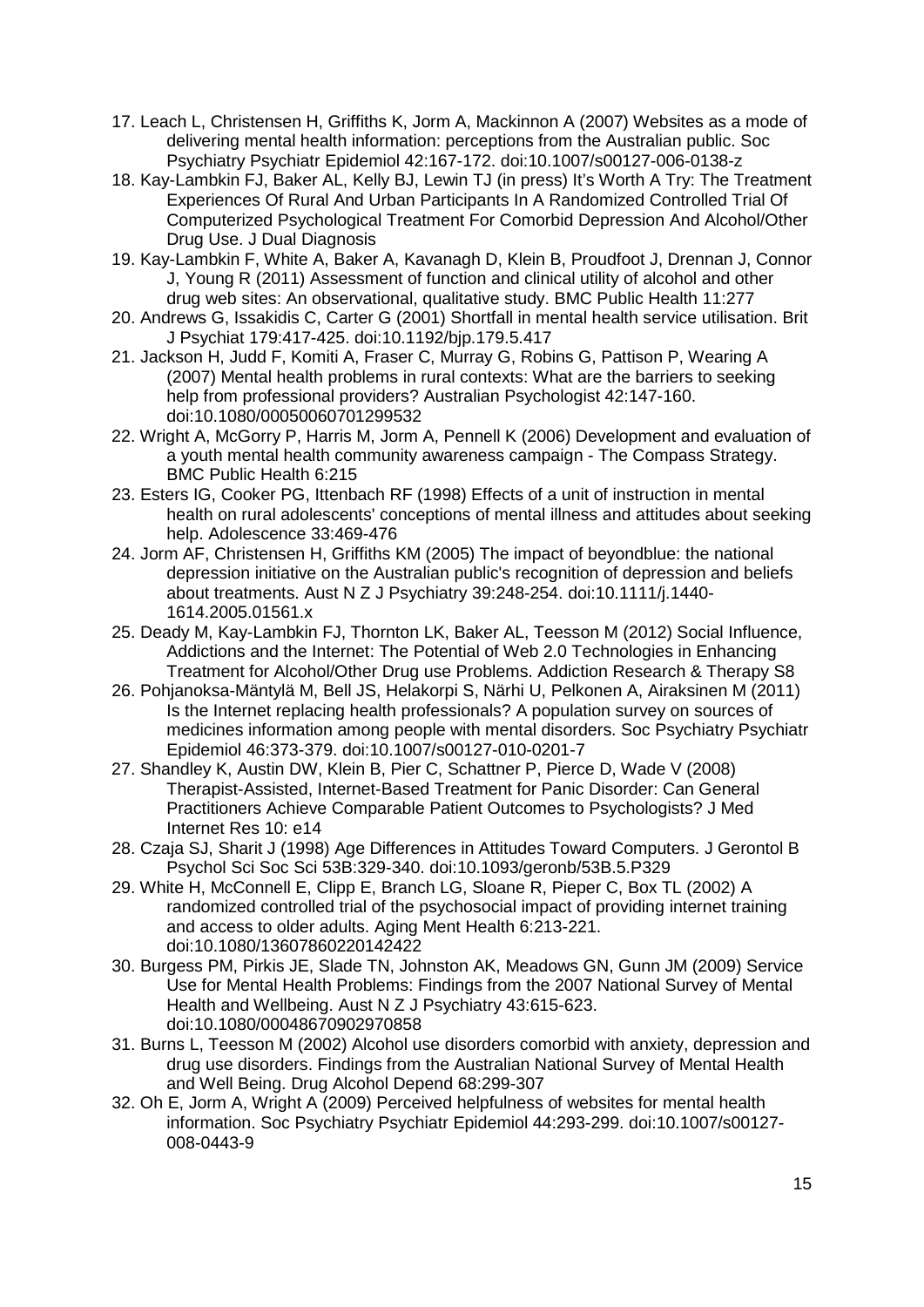- 33. Levin KA, Leyland AH (2005) Urban/rural inequalities in suicide in Scotland, 1981–1999. Soc Sci Med 60:2877-2890. doi[:http://dx.doi.org/10.1016/j.socscimed.2004.11.025](http://dx.doi.org/10.1016/j.socscimed.2004.11.025)
- 34. Page A, Morrell S, Taylor R, Dudley M, Carter G (2007) Further increases in rural suicide in young Australian adults: secular trends, 1979-2003. Soc Sci Med 65:442-453
- 35. Kapusta N, Zorman A, Etzersdorfer E, Ponocny-Seliger E, Jandl-Jager E, Sonneck G (2008) Rural−urban differences in Austrian suicides. Soc Psychiatry Psychiatr Epidemiol 43:311-318. doi:10.1007/s00127-008-0317-1
- 36. Bruffaerts R, Demyttenaere K, Hwang I, Chiu W-T, Sampson N, Kessler RC, Alonso J, Borges G, de Girolamo G, de Graaf R, Florescu S, Gureje O, Hu C, Karam EG, Kawakami N, Kostyuchenko S, Kovess-Masfety V, Lee S, Levinson D, Matschinger H, Posada-Villa J, Sagar R, Scott KM, Stein DJ, Tomov T, Viana MC, Nock MK (2011) Treatment of suicidal people around the world. Brit J Psychiat 199:64-70. doi:10.1192/bjp.bp.110.084129
- 37. De Leo D, Cerin E, Spathonis K, Burgis S (2005) Lifetime risk of suicide ideation and attempts in an Australian community: Prevalence, suicidal process, and help-seeking behaviour. J Affect Disord 86:215-224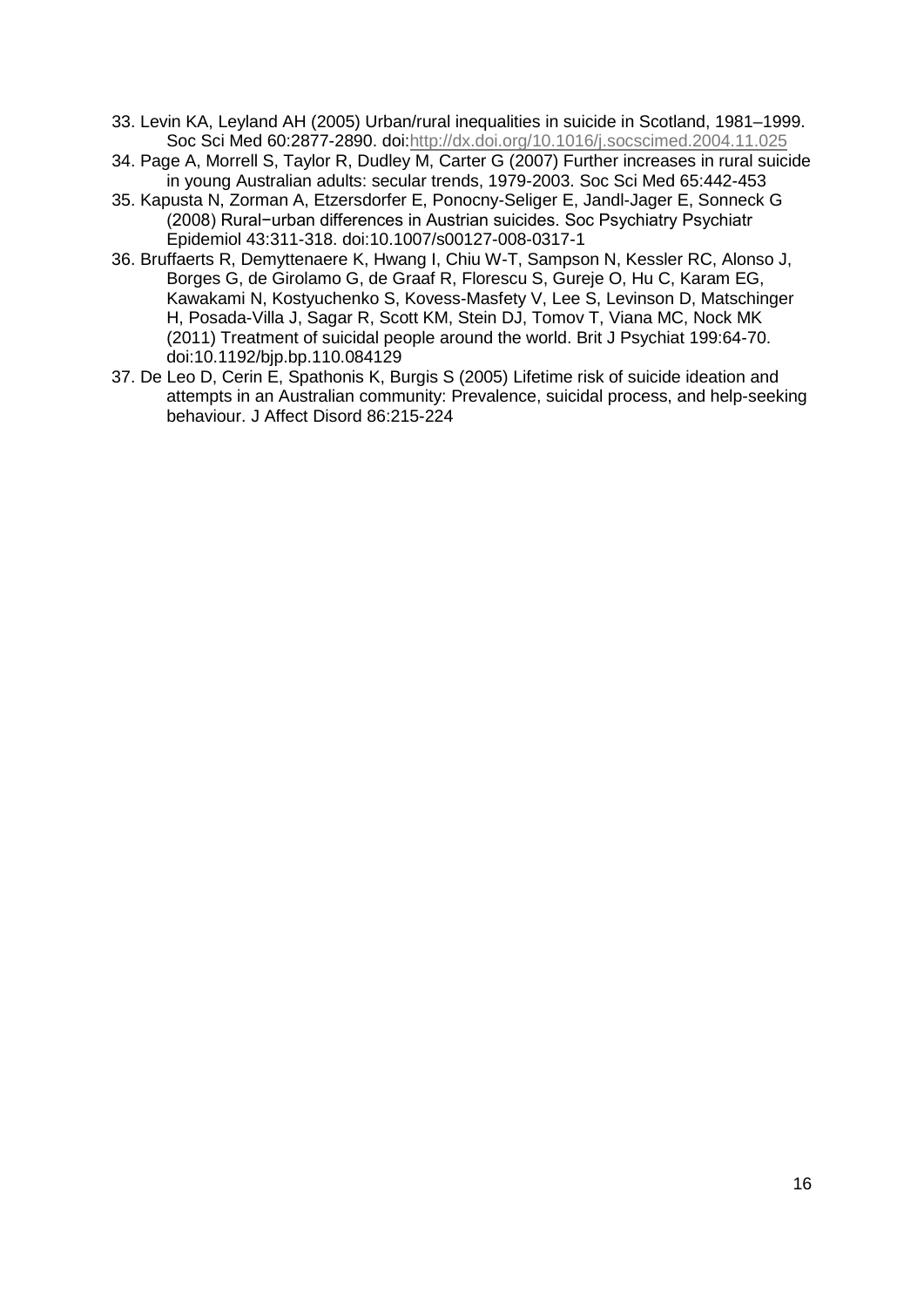## **Appendix 1. Non-standardised survey items**

### *Perceived financial prosperity*

Given your current needs and financial responsibilities, would you say that you and your family are …

- **Prosperous**
- **very comfortable**
- Reasonably comfortable
- **Just getting along**
- Poor
- **v** Very poor

### *Children in the house*

How many children live in your household more than 50% of the time?

## *Caring*

Do you care for a disabled or ill family member/friend?

### *12-month mental health problems*

In the past 12 months have you experienced any *mental health problems* such as stress, anxiety or depression or worries about alcohol or drugs?

Have you sought any help or advice for any of these problems?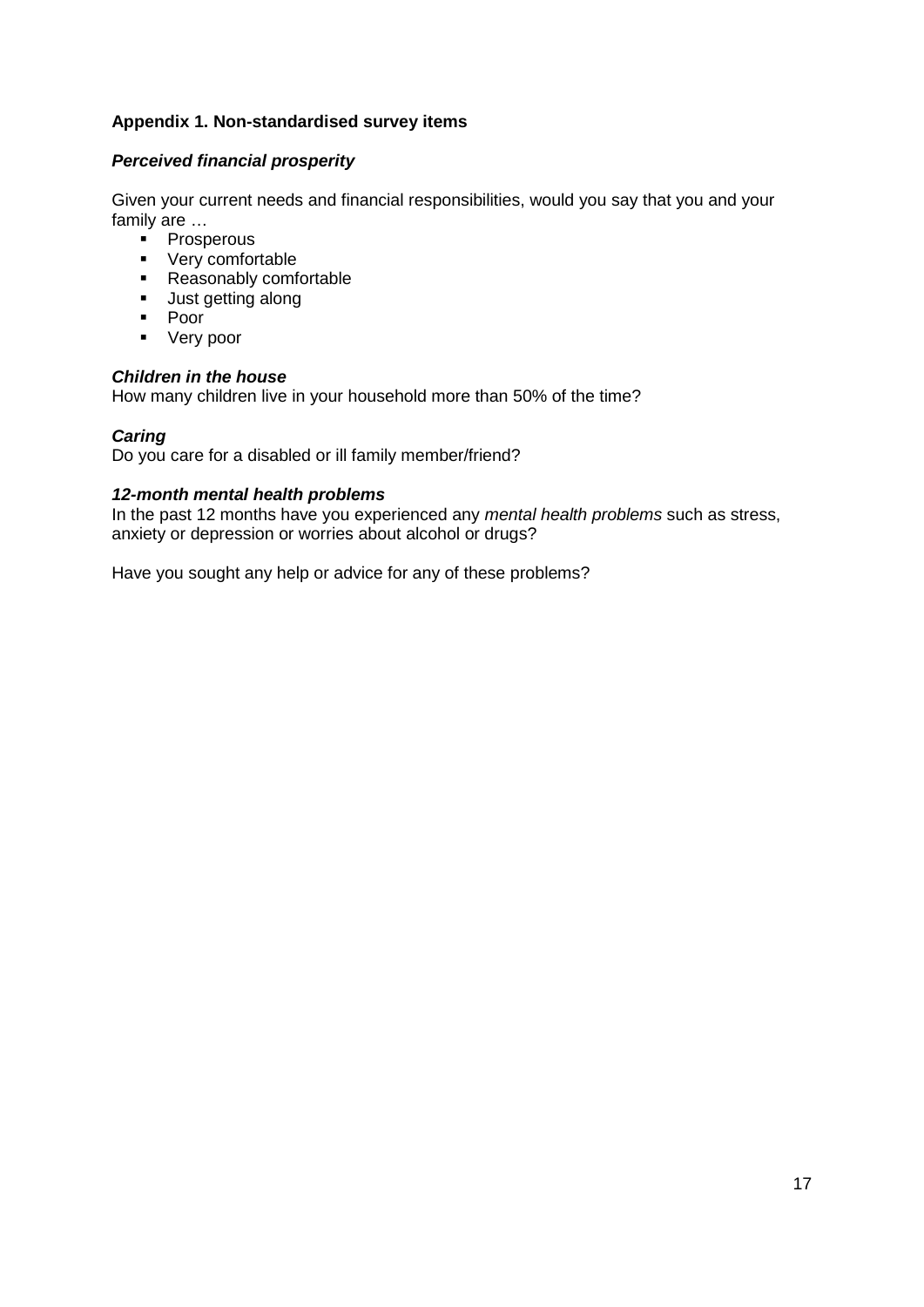| <b>Characteristic</b>            | N (%)       |
|----------------------------------|-------------|
| Age, mean (SD)                   | 59.0 (13.3) |
| Gender (male)                    | 486 (39.1)  |
| Currently married/de facto       | 951 (76.8)  |
| Perceived financial prosperity   |             |
| Prosperous/very comfortable      | 198 (16.0)  |
| Reasonably comfortable           | 671 (54.2)  |
| Just getting along/poor          | 368 (29.7)  |
| Currently employed               | 707 (58.8)  |
| Children in house                | 311 (26.9)  |
| Caring for family member/friend  | 130 (10.6)  |
| Suicidal ideation (past 2 weeks) | 44 (3.6)    |
| <i>Remoteness</i>                |             |
| Inner regional                   | 551 (44.3)  |
| Outer regional                   | 423 (34.0)  |
| Remote                           | 179 (14.4)  |
| Very remote                      | 92(7.4)     |
| 12-month MH problem              |             |
| No MH problem                    | 862 (70.0)  |
| MH problem without help-seeking  | 181 (14.7)  |
| MH problem with help-seeking     | 188 (15.3)  |

Table 1. Sample characteristics of ARMHS participants who completed the 3 year follow-up survey (n=1246)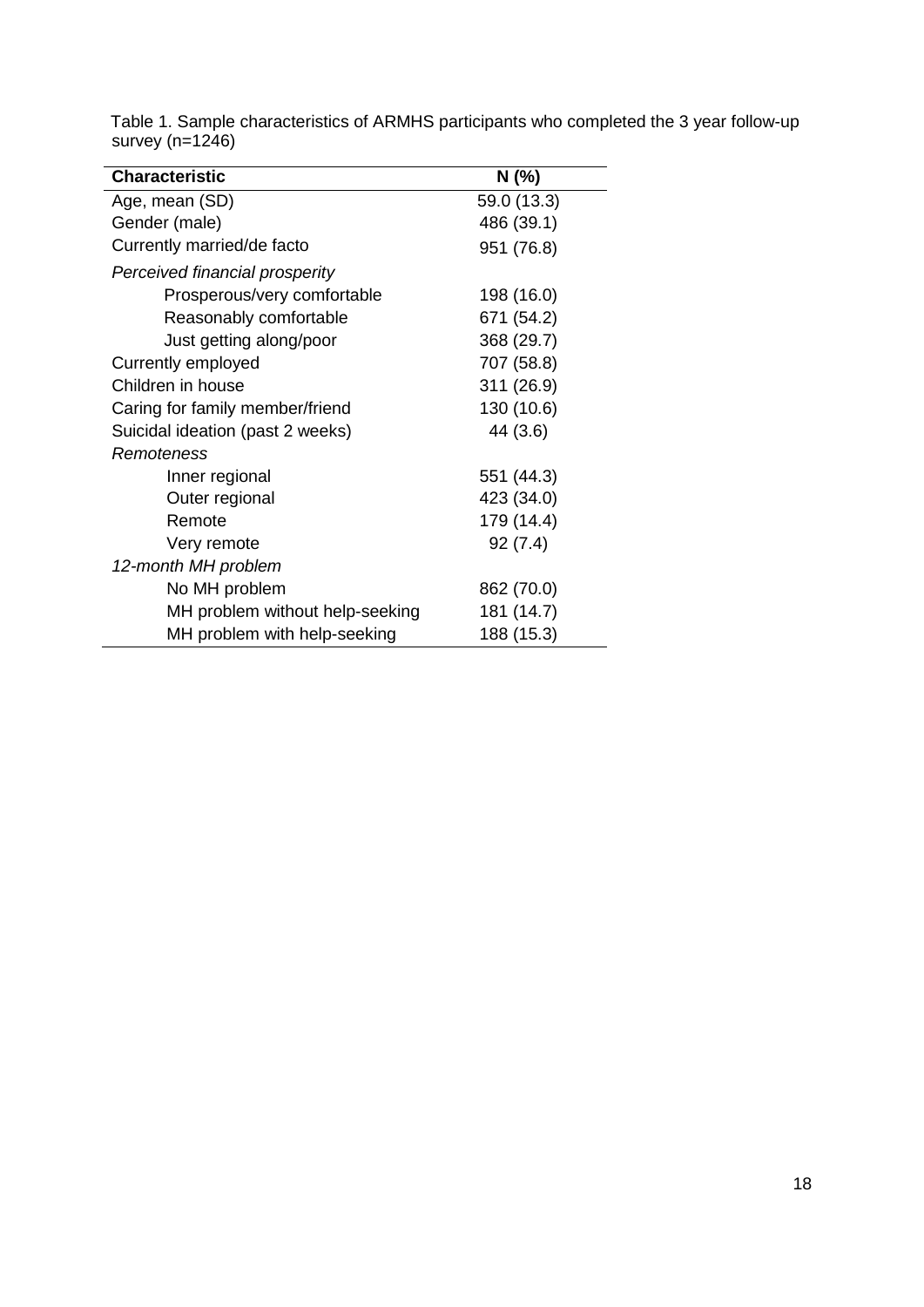|                | Any        | Dial-up  | <b>Broadband</b> | <b>ADSL</b> | No internet |
|----------------|------------|----------|------------------|-------------|-------------|
|                | internet   | internet | internet         | internet    |             |
| Inner regional | 79.1 (436) | 7.1(38)  | 19.5 (104)       | 52.4 (279)  | 20.9(111)   |
| Outer regional | 73.0 (309) | 6.4(26)  | 17.6(71)         | 51.7 (209)  | 24.3 (98)   |
| Remote         | 71.5 (128) | 9.7(17)  | 10.9(19)         | 52.0(91)    | 27.4(48)    |
| Very remote    | 59.8 (55)  | 2.4(2)   | 20.7(17)         | 42.7 (35)   | 34.1(28)    |

Table 2. Distribution of internet access across geographical regions, % (n)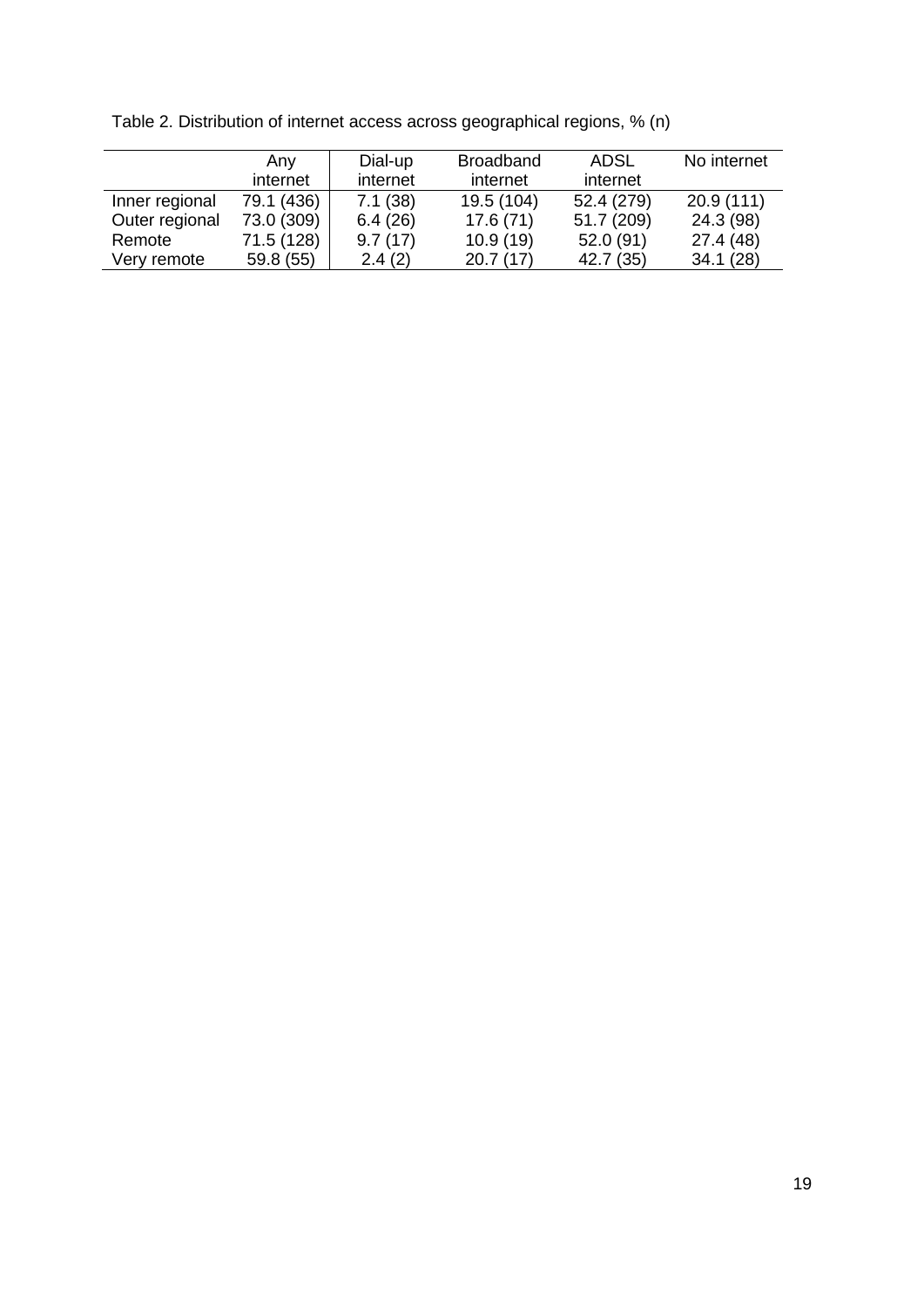

Figure 1. Venn diagram displaying the relationship between having easy internet access, reporting a willingness to use internet-delivered mental health treatments, having used internet-delivered mental health services in the past, and residing in a remote or very remote area.